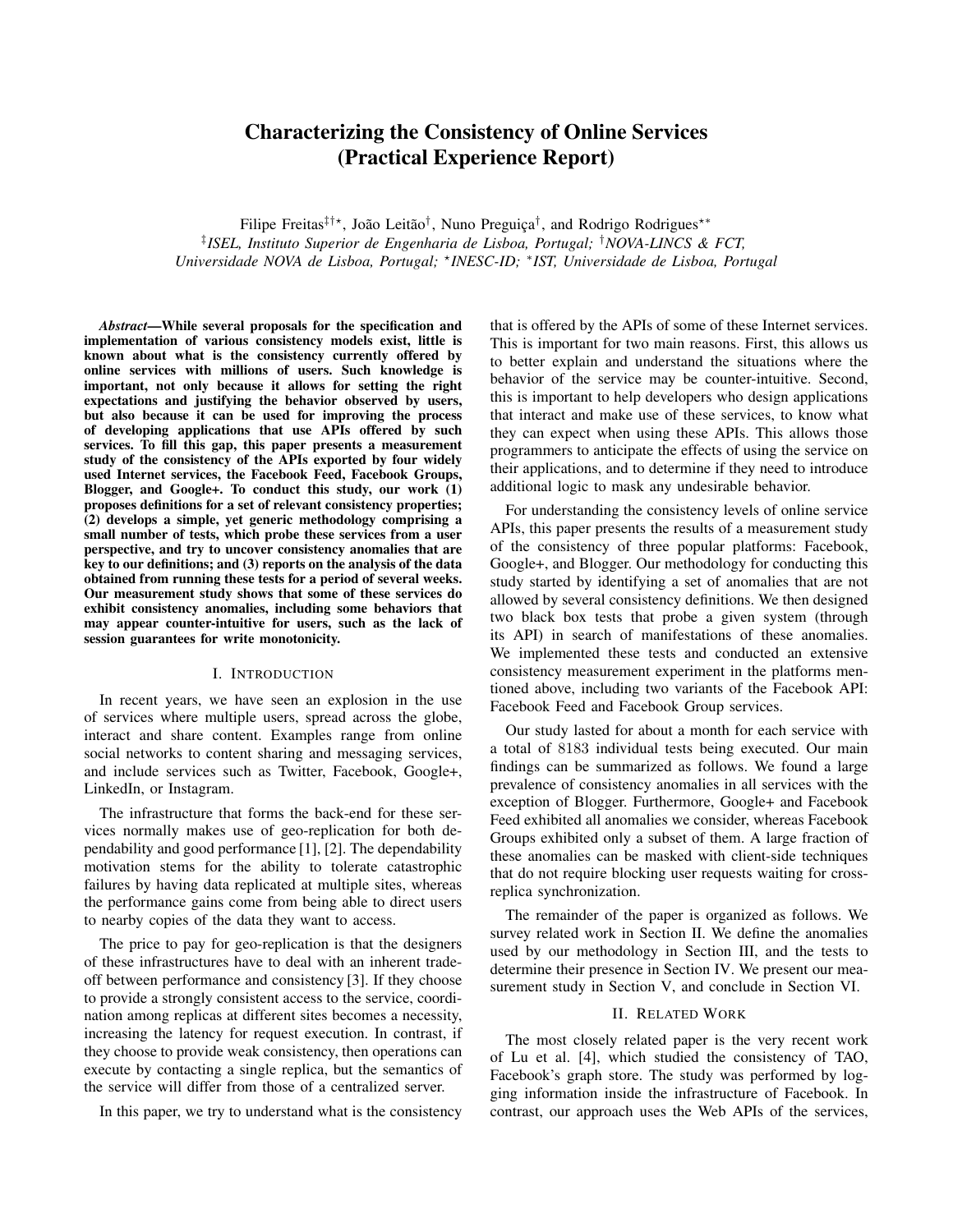allowing to study the consistency of services, as perceived by end users, without access to their infrastructure. The other main distinction is that our methodology allowed us to study several Internet services, instead of a single one.

Previous authors have conducted studies on the consistency of data storage services. In particular, Wada et al. [5] have focused on testing the properties of *read-yourwrites*, *monotonic reads*, and *monotonic writes* on several cloud storage services, namely Amazon SimpleDB, Amazon S3, Google App Engine, Microsoft Azure Table, and Blob Storage. Their study has focused on how the semantics differ depending on the relative location of readers and writers (same or different threads, processes, virtual machines, or geographical regions). Another relevant study in this context was conducted by Bermbach et al. [6], focusing on the consistency guarantees of Amazon S3 under a heavy load of concurrent writes. In contrast to both prior studies, our measurement study focuses on understanding the consistency properties offered by service APIs (i.e., above the storage layer), and for the particular case of clients scattered across different geographic locations. At an even lower layer, Xu et al. [7] conducted a measurement study of response times of virtual machines launched at Amazon EC2. This represents a layer that is even further apart from the one we are analyzing. Furthermore, that study focuses only on performance and not on consistency. Finally, our own short position paper motivates our work and presents a simple preliminary experiment [8].

Other papers have proposed analytic models to determine the consistency properties implemented by distributed keyvalue stores, based on measurements taken from inside the system. Anderson et al. [9] infer the consistency properties offered by key-value stores through the construction of graphs that capture the operations and their return values, to detect violations of the consistency levels defined by Lamport [10]. Zellag et al. [11] follow a similar approach, building a graph capturing the operations over a system. This graph is enriched with dependencies among object versions for detecting particular consistency anomalies. In contrast, we conduct a measurement study of consistency properties offered by Internet services, focusing on a more general mode than key-value stores.

Prior work defined a continuous degree of consistency. Bailis et al. [12] model the consistency of weak quorums as a probabilistic bound on staleness. Yu and Vahdat [13] limit the divergence to the final replica state. Part of our analysis builds on the idea of quantifying divergence but, in contrast, our goal is to understand its existence in several APIs.

## III. CONSISTENCY ANOMALIES

The goal of this work is to characterize the consistency offered by online service APIs. A particular challenge in this context is that there are multiple consistency definitions, often using different notations. To address this, we define a number of anomalies that are both precise and intuitive to understand by programmers and users of online services. Note that we are not trying to exhaustively define all anomalies that can occur, nor to prove that these are equivalent to any of the various existing consistency definitions. It is also important to point out that if an anomaly is not observed in our tests, this does not imply that the implementation disallows for its occurrence, since it could have been by chance that it did not surface during our tests.

In the following description, we consider that users (or clients) of the service issue a set of requests, which can be divided into two categories: (1) *write* requests, which create an event that is inserted into the service state (e.g., posting a new message), and (2) *read* requests, which return a sequence of events that have been inserted into the state (e.g., reading the current sequence of posts). For simplicity, we assume that read operations return the entire sequence of writes. In practice, this could be generalized to define that a read returns a value that is a function of the sequence of writes according to some service specification, that may not contain the whole sequence.

*Defining consistency anomalies:* Based on these write and read operation categories, we now define the set of anomalies we consider in this study. We split these into three categories:

*1) Session guarantees:* The first set of anomalies corresponds to violations of session guarantees [14].

Read Your Writes: This session guarantee requires that a read observes all writes previously executed by the same client. More precisely, say  $W$  is the set of write operations made by a client  $c$  at a given instant, and  $S$  a sequence (of effects) of write operations returned in a subsequent read operation of c, a *Read Your Writes* anomaly happens when:

$$
\exists x \in W : x \notin S
$$

Monotonic Writes: This requires that writes issued by the same client are observed in the order in which they were issued. More precisely, if  $W$  is a sequence of write operations made by client  $c$  up to a given instant, and  $S$  is a sequence of write operations returned in a read operation by any client, a *Monotonic Writes* anomaly happens when the following property holds, where  $W(x) \prec W(y)$  denotes x precedes  $y$  in sequence  $W$ :

$$
\exists x, y \in W : W(x) \prec W(y) \land y \in S \land (x \notin S \lor S(y) \prec S(x))
$$

Monotonic Reads: This session guarantee requires that all writes reflected in a read are also reflected in all subsequent reads performed by the same client. In comparison to monotonic writes, this has the subtle difference of requiring that the missing write is first observed (i.e., returned by a previous read) by the client before disappearing. More precisely, a *Monotonic Reads* anomaly happens when a client c issues two read operations that return sequences  $S_1$ and  $S_2$  (in that order) and the following property holds:

$$
\exists x \in S_1 : x \notin S_2
$$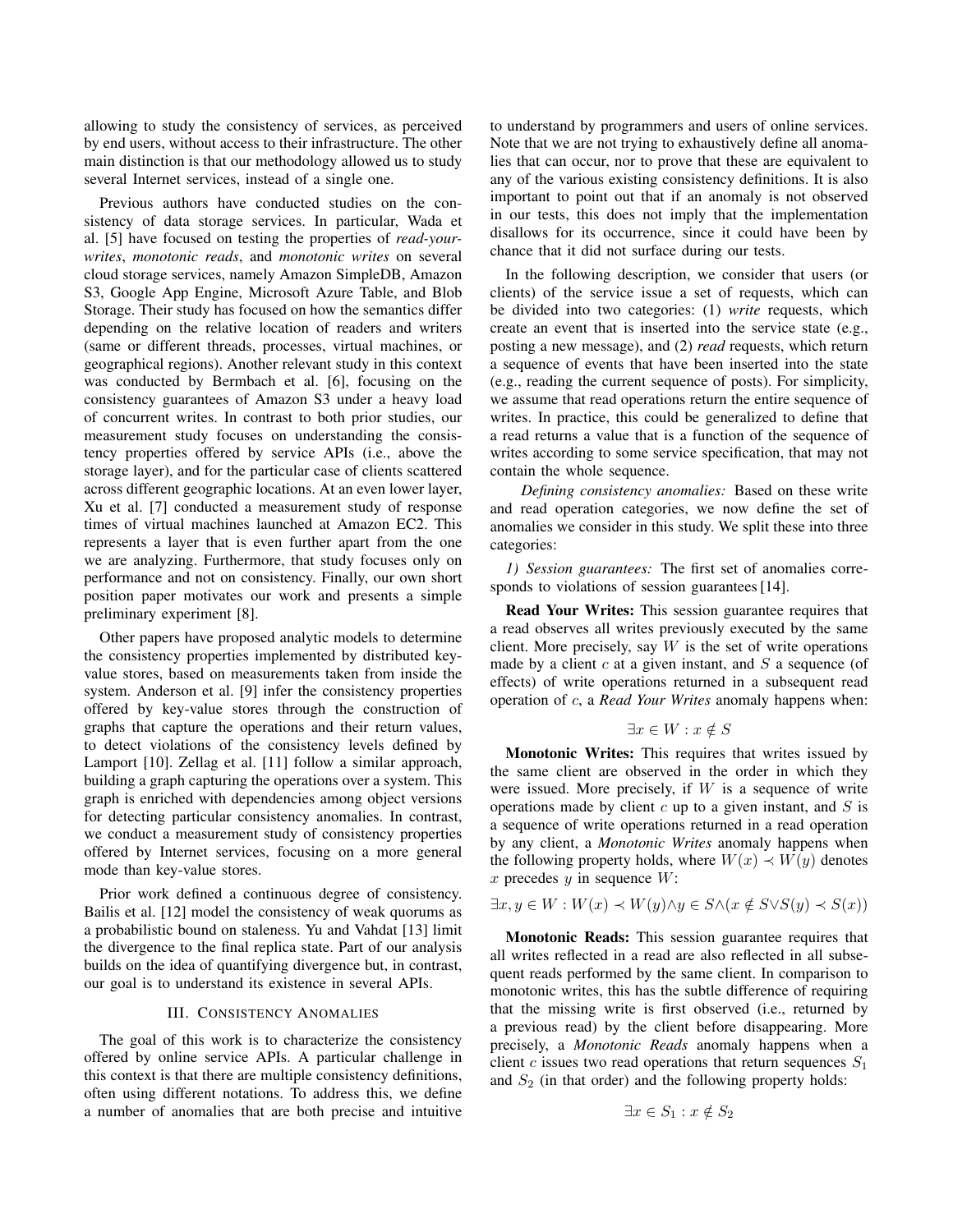Writes Follows Reads: This session guarantee requires that the effects of a write observed in a read by a given client always precede the writes that the same client subsequently performs. This precludes the situation where a client reacts to a write issued by itself or some other client (e.g., after reading a question that was posed) by issuing another write (e.g., posts a reply), and subsequently some client observes the second write without observing the first one. More precisely, if  $S_1$  is a sequence returned by a read invoked by client c, w a write performed by c after observing  $S_1$ , and  $S_2$  is a sequence returned by a read issued by any client in the system; a *Writes Follows Reads* anomaly happens when:

$$
w \in S_2 \land \exists x \in S_1 : x \notin S_2
$$

Note that although this last anomaly has been used to exemplify causality violations in previous papers [15], [16], any of the previous anomalies represent a different form of a causality violation [14].

*2) Divergence:* The next two anomalies refer to divergence between the state that is returned by read operations issued by two independent clients.

Content Divergence: A content divergence anomaly captures the case where two clients issue read operations and there are at least two writes such that one client sees one but not the other, and for the other client the opposite is true. More precisely, a content divergence anomaly happens when two reads issued by clients,  $c_1$  and  $c_2$ , return respectively, sequences  $S_1$  and  $S_2$ , and the following property holds:

$$
\exists x \in S_1, y \in S_2 : x \notin S_2 \land y \notin S_1
$$

Any system relying on weak consistency protocols is prone to this anomaly, as this is a consequence of the core property of being able to perform and complete a write operation by contacting a single replica in the system.

Order Divergence: The order divergence anomaly refers to writes issued by different clients being seen in reverse orders by different clients. More precisely, an order divergence anomaly happens when two reads issued by two clients,  $c_1$ and  $c_2$ , return sequences  $S_1$  and  $S_2$ , containing a pair of events occurring in a different order at the two sequences:

$$
\exists x, y \in S_1, S_2 : S_1(x) \prec S_1(y) \land S_2(y) \prec S_2(x)
$$

where  $S(x) \prec S(y)$  means that operation x in state S was ordered before operation y.

*3) Quantitative metrics:* The anomalies defined so far are boolean predicates over a trace of the system, i.e., they either occur in an execution or they do not. In addition to the presence or absence of these anomalies, we can determine quantitative aspects of the observed behavior.

Content Divergence Window and Order Divergence Window: When considering the two divergence anomalies, it is also relevant to understand how long it takes for the system to converge back to a single coherent state. As such, we can define the *Content Divergence Window* and *Order Divergence Window* as follows. When a set of clients issue a set of write operations, the divergence window is the amount of time during which the condition that defines the anomaly (either content or order divergence) remains valid, as perceived by the various clients.

# IV. MEASUREMENT METHODOLOGY

In this section, we describe a methodology for testing online services that tries to expose the previously defined anomalies. At a high level, our methodology consists of deploying agents in different points in the globe, who perform several black box tests of the online service, by issuing several reads and writes to the service.

The notion of a read or a write operation is specific to each service, but should adhere to the specification in Section III. For the services we analyze, since they are either social networking or messaging services, we chose operations that posted a message and listed the current sequence of posts.

*Time synchronization:* An important aspect of our tests is that they require the clocks of the machines where agents are deployed to be loosely synchronized, for two different reasons. First, we use clock readings to compute divergence windows between different agents. As such, a clock synchronization error could introduce an additional error in the computed values for the divergence windows. Second, some of the tests require the various agents to issue operations as simultaneously as possible (namely to maximize the chances of triggering divergence). As such, a synchronization error would decrease the chances of triggering divergence.

To synchronize clocks, one could rely on a service such as NTP. However, the use of NTP implies releasing the control over the clock synchronization process, which could introduce errors in our measurements when the clock is adjusted. Thus, we disabled NTP and implemented a simple protocol that estimates the time difference between a local clock and a reference clock (resembling Cristian's algorithm for clock synchronization [17].). In particular, a coordinator process conducts a series of queries to the different agents to request a reading of their current local time, and also measures the RTT to fulfill that query. The clock deltas are then calculated by assuming the time spent to send the request and receive the reply are the same, and taking the average over all the estimates of this delta. The uncertainty of this computation is half of the RTT values.

*Tests:* Our goal in designing these tests is twofold: first, we want the tests to be complete, in the sense that they allow (and even promote) the possibility of exposing all listed anomalies; and second, we want to make these simple and limit the number of different tests required. Guided by these principles, we designed the following two tests.

*4) Test 1:* The sequence of events for the first test is depicted in Figure 1. In this test, each agent performs two consecutive writes and continuously issues reads in the background, with a frequency that is determined by the maximum frequency that is allowed by the rate limit of the online service. The writes by the different agents are staggered: agents have sequential ids and the first write by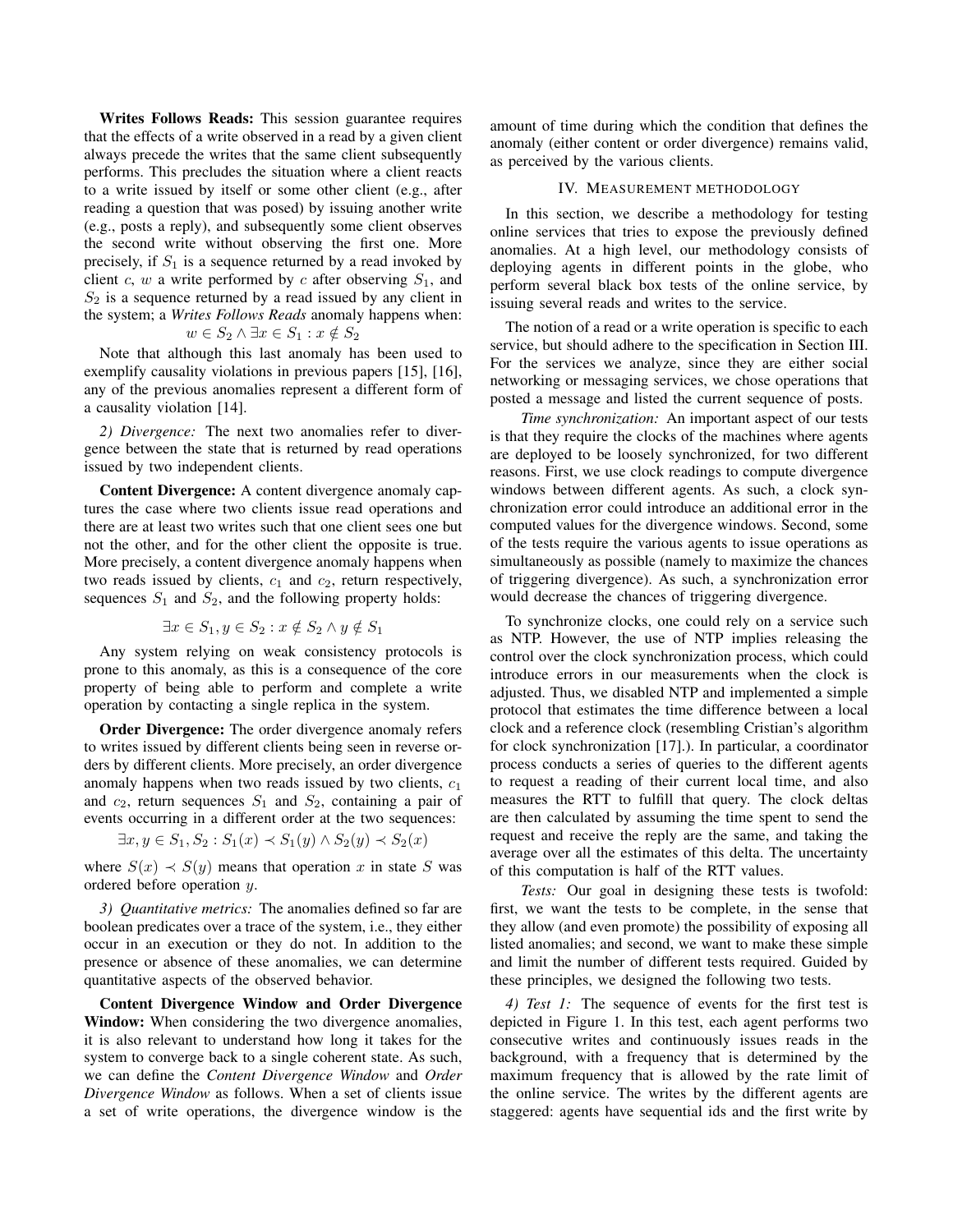

Figure 1. Timeline for Test 1 with three agents.



Figure 2. Timeline for Test 2 with three agents.

agent  $i$  is issued when it observes the last write of agent  $i-1$ . For all operations, we log the time when they occurred (invocation and response times) and their output.

The output of running this test already allows us to detect most of the consistency anomalies from the previous section:

• A violation of Read Your Writes occurs, for instance, when Agent 1 writes M1 (or M2), and in a subsequent read operation M1 (or M2) is missing. (The same applies to each message written by the remaining agents.)

• A violation of Monotonic Writes occurs, for instance, when Agent 1 writes M1 and M2, and afterwards that agent either observes only the effects of M2 in the output of a read operation, or observes the effect of both writes in a different order. (The same applies to each pair of messages written by the remaining agents.)

• A violation of Monotonic Reads occurs when any agent observes the effect of a message M and in a subsequent read by the same agent the effects of M are no longer observed.

• A violation of Writes Follows Reads occurs when any agent either observes M3 without observing M2 or observes M5 without observing M4. We only consider these particular pairs of messages because, in the design of our test, M3 and M5 are the only write operations that require the observation of M2 and M4, respectively, as a trigger.

*5) Test 2:* The timeline for the second test is depicted in Figure 2. This test attempts to uncover divergence among the view that different agents have of the system, by having all agents issue a single write (roughly) simultaneously, and all agents continuously reading the current state in the background. This simultaneity could increase the chances of different writes arriving at different replicas in a different order, and therefore trigger divergence.

The output of running this test gauges the remaining questions from the previous section. In particular:

• A violation of Content Divergence occurs, for instance,

when an Agent observes a sequence of writes containing only M1 and another Agent sees only M2.

• A violation of Order Divergence occurs, for instance, when an Agent sees the sequence (M2,M1) and another Agent sees the sequence (M1,M2).

The respective windows are also computed using the results of this test by ordering all events according to their absolute time (factoring in the correction for clock deltas as explained previously), and determining the interval of time during which the anomaly conditions hold, as determined by the most recent read. Note that the timeline considering operations from all agents may lead to the following situation: agent 1 reads (M1) at time  $t_1$ ; agent 1 reads (M1,M2) at  $t_2$ ; agent 2 reads (M2) at  $t_3$ ; agent 2 reads (M1,M2) at  $t_4$ , with  $t_1 < t_2 < t_3 < t_4$ . Although there has been a content divergence anomaly, the computed window is zero.

#### V. MEASUREMENT STUDY

In this section, we present the results of our measurement study of four online service APIs: Google+, Blogger and two services from Facebook.

For Blogger, we used the API to post blog messages and to obtain the most recent posts. In this service, each agent was a different user, and all agents wrote to a single blog.

For Facebook we used the Facebook Graph API to interact with both the user news feed and group feed services. In the first case, each user wrote to and reads from his own feed, which combines writes to the user feed and from the feeds of all friends. In the second case, all users are associated with a single group and issued all their write and read operations over that group. In all tests, each agent was a different user, and we used test users, which are accounts that are invisible to real user accounts. We conducted a small number of tests with regular accounts and results were consistent with those of test users.

For Google+, we could only find API support for posting "moments". We used the API to post a new moment and to read the most recent moments. In this case, all agents shared the same account, since there is no notion of a follower for moments. Unfortunately, there does not seem to exist an extensive use of the concept of moments, particularly since these are not easy to use through the Web interface. As such, we cannot know whether the results we present apply to what most users observe when they access Google+ services. Note that the behavior of a service accessed through the API might differ when using the Web Interface.

Subsequently to the experiments, Google+ disabled its support for moments, and Facebook removed the ability to read user news feed from their Graph API.

For each of these services, we ran three agents, which were deployed on three geographically distant locations using different "availability zones" of Amazon EC2. In particular, we used the Oregon (US), Tokyo (Japan), and Ireland availability zones. Furthermore, we deployed a coordinator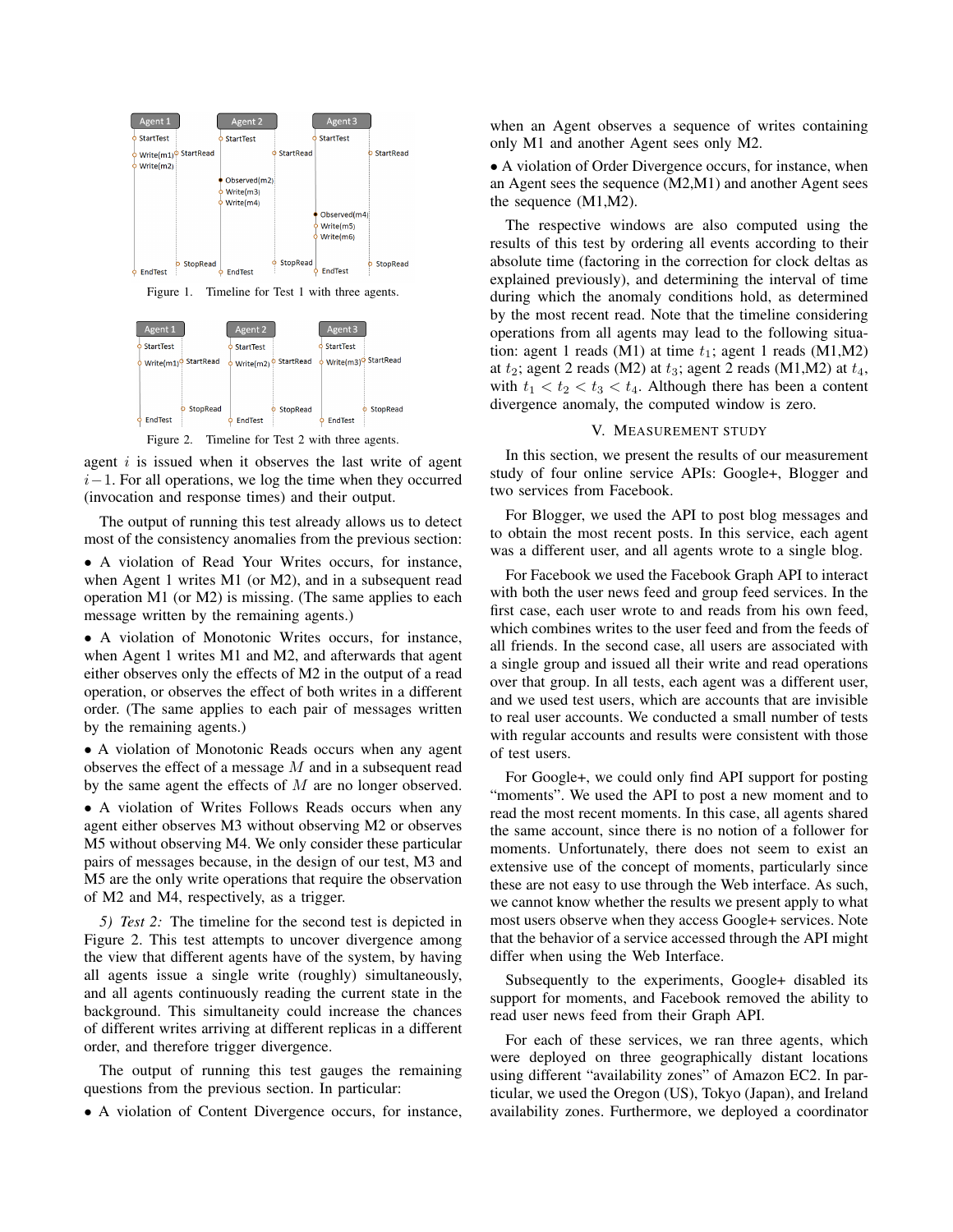|                               | $Google+$         | Blogger           | FB Feed | FB Group |
|-------------------------------|-------------------|-------------------|---------|----------|
| Period between reads          | 300 <sub>ms</sub> | 300 <sub>ms</sub> | 300ms   | 300ms    |
| Number of reads per agent     | 48                | 11                | 14      |          |
| per test (average)            |                   |                   |         |          |
| Time between successive tests | $34$ min          | 20 <sub>min</sub> | 5min    | 5min     |
| Number of tests executed      | 1036              | 1028              | 1020    | 1027     |

Table I CONFIGURATION PARAMETERS FOR TEST 1

|                               | $Google+$         | Blogger           | FB Feed           | FB Group          |
|-------------------------------|-------------------|-------------------|-------------------|-------------------|
| Period between reads          | 300 <sub>ms</sub> | 300ms             | 300 <sub>ms</sub> | 300 <sub>ms</sub> |
|                               | (14X)<br>then 1s  | (13X)<br>then 1s  | (20X)<br>then 1s  | (20X)<br>then 1s  |
| Reads per agent per test      | $17 - 75$         | 20                | 40                | 50                |
| Time between successive tests | $17$ min          | 10 <sub>min</sub> | 5 <sub>min</sub>  | 5min              |
| Number of executed Tests      | 922               | 1012              | 1012              | 1126              |

Table II CONFIGURATION PARAMETERS FOR TEST 2

in another availability zone, in this case North Virginia (US). The average RTT values measured between the coordinator and the remaining agents are: 136ms to Oregon; 218ms to Japan; and 172ms to Ireland. These were employed to derive the clock deltas, as discussed in the previous section.

For each of the services, we deployed the various agents for a total period of roughly 30 days per service (for running both tests). For each service, we alternated between running each of the two test types roughly every four days: instances of test 1 ran repeatedly for four days then test 2 for another four days then back to test 1, and so on. Each instance of a test ran until completion: for test 1, the test is complete when all agents see the last message written by Agent3 (M6), and for test 2, the test completes when all agents perform a configurable number of reads. Due to rate limits, after a test instance finishes, we had to wait for a fixed period of time before starting a new one. Before the start of each iteration of a test, the clock deltas were computed again.

Tables I and II summarize the parameters we used for configuring each of the tests for each service. These parameters were chosen in a way that minimizes the time to collect the data while taking into consideration rate limits for each service. For the second test, the period between reads is adaptive: initially it is short, and then it becomes one second. This allows for a higher resolution in the period when the writes are more likely to become visible, while respecting the rate limits. In total, we ran 1, 958 tests comprising 323, 943 reads and 8, 982 writes on Google+, 2, 040 tests comprising 96, 979 reads and 9, 204 writes on Blogger, 2, 032 tests comprising 195, 029 reads and 9, 156 writes on Facebook Feed and 2, 153 tests comprising 169, 299 reads and 9, 540 writes on Facebook Group.

*Overall results:* We start by analyzing the overall prevalence of anomalies in both tests. Figure 3 shows, for each anomaly and each service, the percentage of tests with anomalies. All types of anomalies were seen in both Google+ and Facebook Feed, whereas in Facebook Group no violations of Read Your Writes and Order Divergence were seen. For the remaining anomalies, the most common



Figure 3. Percentage of tests with observations of different anomalies in Google+, Facebook Feed and Facebook Group





in this service was Monotonic Writes. In Blogger we did not detect any anomalies of any type. Next, we analyze the occurrence of each anomaly in detail. We omit the results from the combinations of services and anomaly types where no anomalies were seen.

*Session guarantees:* We analyze the prevalence of anomalies for each session guarantee. For the read your writes guarantee, Figure 3 shows a high value (99%) for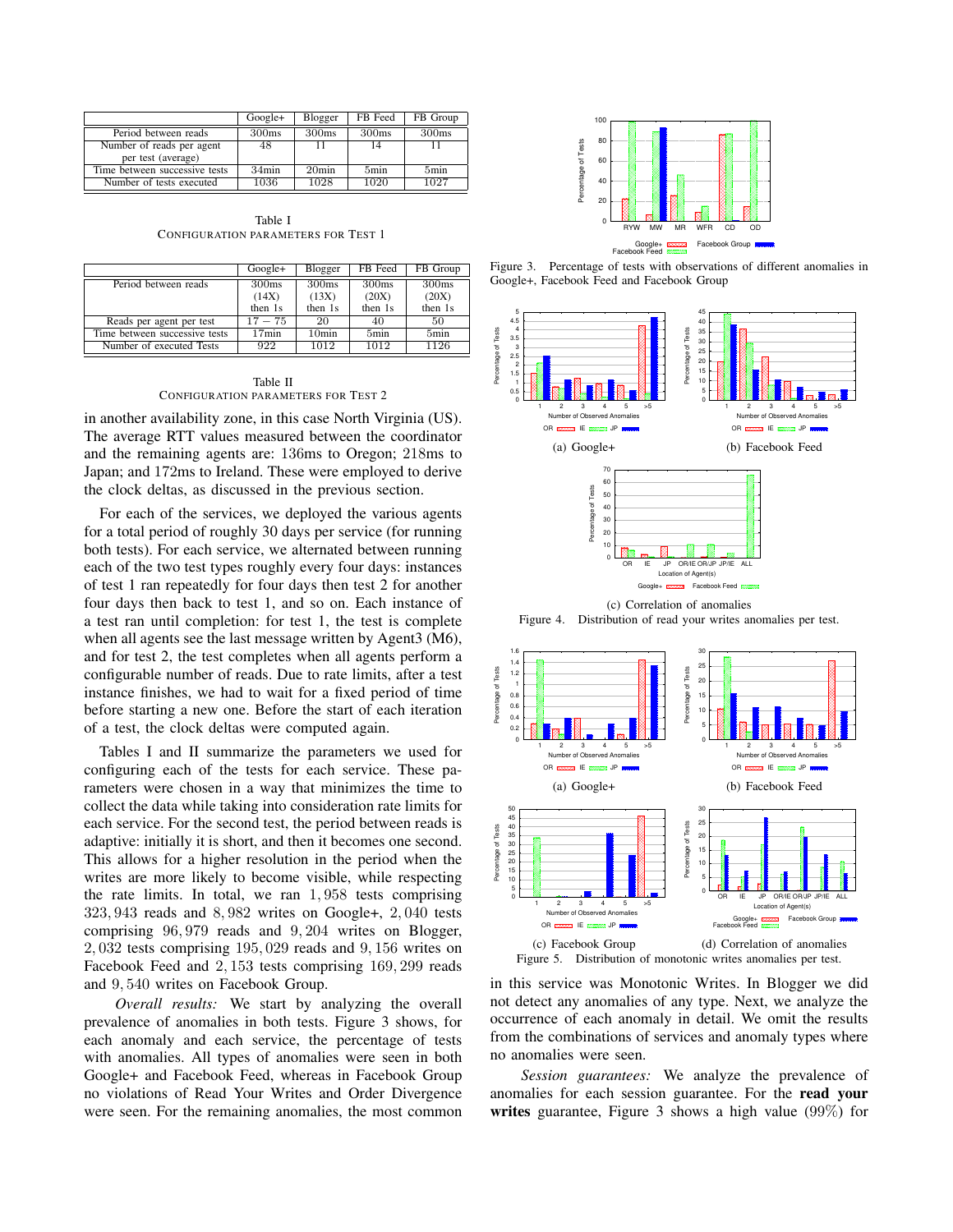Facebook Feed and a visible presence of this type of anomaly (22%) in Google+. Figure 4(a) presents the number of observations of the anomaly per test for Google+. This shows that, in the particular case of Google+, more than half of the tests where this anomaly was detected had several individual violations of the property. The results also show that this anomaly is more prevalent on clients in Oregon and Japan. The results for Facebook Feed, which are reported in Figure 4(b), show the opposite trend: most occurrences of this anomaly are in tests where it is only detected once or twice per agent. In contrast with Google+, Facebook Feed showed a similar prevalence across client locations.

To determine whether these anomalies are correlated across locations, Figure 4(c) depicts the percentage of tests where these anomalies occurred in each agent exclusively versus across different combinations of the agents. The results show that this does not tend to be a global phenomenon: in Google+, the large majority of occurrences are only perceived by a single agent. However, for Facebook Feed, all three locations perceived the anomaly in a large fraction of tests, because this anomaly arises much more frequently.

Next, we analyze the prevalence of violations of the monotonic writes session guarantee, with Figure 3 showing a significant prevalence of this type of anomaly both in Facebook Feed and in Facebook Group, with a 89% and 93% prevalence, respectively. Google+ shows a fairly low prevalence with only 6%. The results in Figure 5, for Google+, show that this anomaly, when detected in a test, is often observed several times in that test. Additionally, Oregon and Japan have an increased incidence of this anomaly occurring multiple times in a single test, whereas in Ireland, when this anomaly is detected, it often occurs a single time in each test. This phenomenon however might be a consequence of the way that our tests are designed, as in test 1 Ireland is the last client to issue its sequence of two write operations, terminating the test as soon as these become visible. Thus, it has a smaller opportunity window for detecting this anomaly. This observation is supported by the fact that the same trend is observed in the results for the Facebook services, and by additional experiments that we have performed, where we rotated the location of each agent.

Figure 5(d) presents the correlation of the location of agents across the tests that observed the anomaly. The figure shows that this tends to be a local occurrence in Google+, where the anomaly is visible in only one of the locations, whereas in Facebook Feed and Group this anomaly tends to be global with a larger prevalence in Japan.

The large occurrence of these anomalies in the Facebook services motivated us to inspect more carefully these phenomena across these services. We noticed that in Facebook Feed, messages are often reordered across different read operations executed by each agent. However, for the particular case of Facebook Group, the reordering of messages occurred mostly in messages issued by the same agent,



Figure 6. Distribution of monotonic reads anomalies per test.

and that all agents observed this reordering of operations consistently. Upon further inspection, we noticed that each event in Facebook Group is tagged with a timestamp that has a precision of one second, and that whenever two write operations were issued by an agent within that interval (causing them to be tagged with the same timestamp) the effects of those operations would always be observed in reverse order. This suggests that, in this service, this anomaly is produced by a deterministic ordering scheme for breaking ties in the creation timestamp.

The experiment for **monotonic reads**, as shown in Figure 3, indicates that 46% of the tests are exhibiting this type of occurrence on Facebook Feed and 25% in Google+. This anomaly was detected in Facebook Group in a single test. Figure 6(a) shows a long tail in the number of observations per test in Google+. Although the anomaly is much more prevalent in Facebook Feed, the results show that it is mostly detected a single time per agent per test. Figure 6(c) indicates a mostly local phenomenon in both services.

The last session guarantee, writes follow reads, is more frequent in Facebook Feed. As depicted in Figure 3, this anomaly only occurs in Facebook Group twice. Figure 7 shows that, although this is a somewhat frequent anomaly, it does not occur recurrently, with only a few observations occurring per agent in each test for Facebook Feed. In contrast, for Google+ we verify the opposite. Figure  $7(c)$ depicts the set of agents that observe the lack of causality in each test. This indicates a mostly local phenomenon in both services, particularly located in Oregon for Facebook Feed.

*Divergence:* We now check the presence of divergence events in the collected data. We start by looking at content divergence. Figure 8 shows the percentage of tests with divergence between the state observed by pairs of agents.

These results show that content divergence occurs very frequently in Google+ and in Facebook Feed, which indicates the likely use of weakly consistent replication that privileges performance over strong consistency. In particular,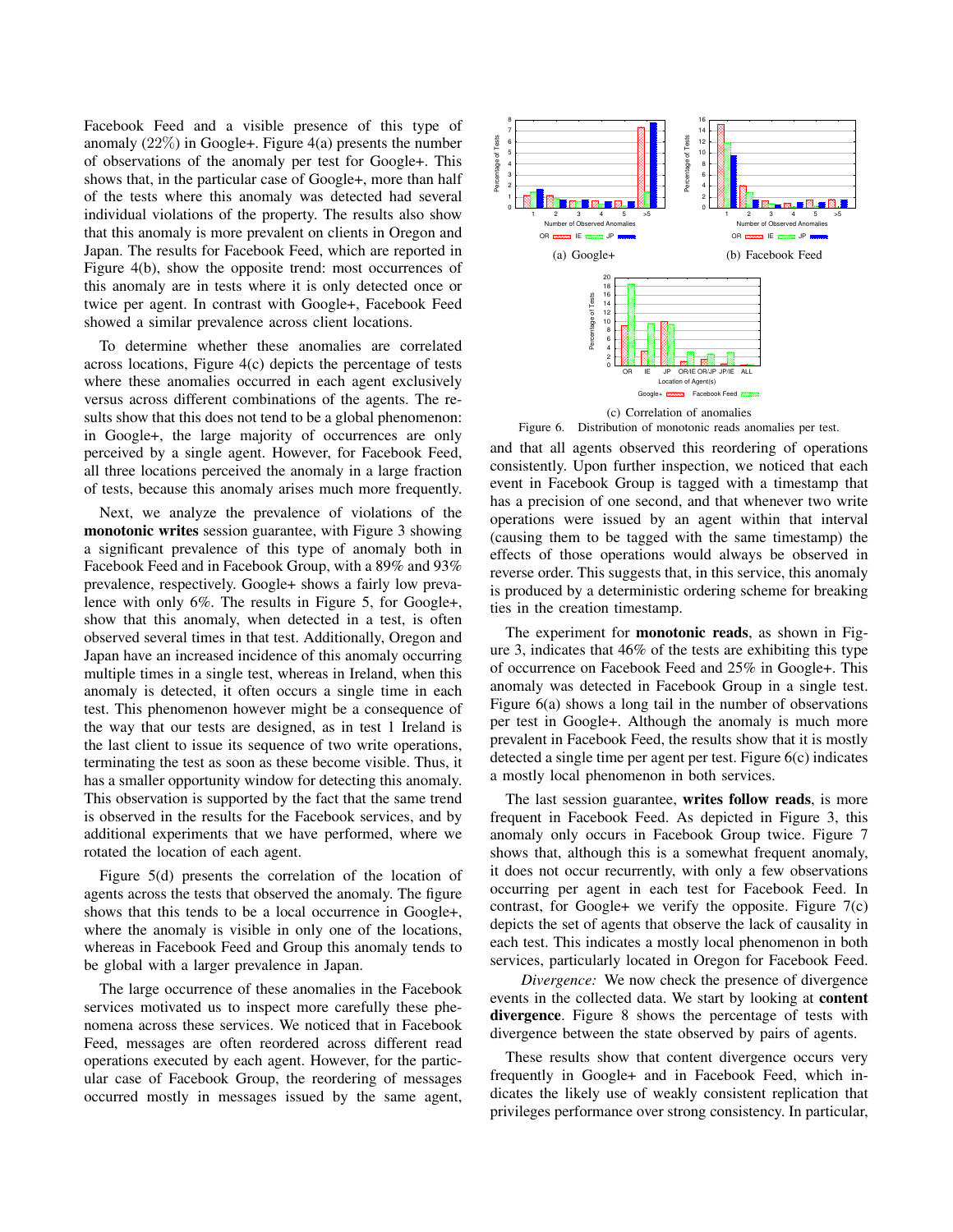

Figure 7. Distribution of writes follow reads anomalies per test.

the percentage of tests that show any content divergence in Google+ is up to 85%, being less pronounced between Oregon and Japan than between the remaining pairs of agents. This might suggest that the Oregon and the Japan agents are connecting to the same data center, whereas the other pairs of agents are not. In the case of Facebook Feed, this occurrence is more uniform across all pairs of agents, and the prevalence is also high (above 50% across all pairs). In the case of Facebook Group the prevalence is extremely low with a total of 15 occurrences of this anomaly, 9 of which happened across a sequence of tests, where the Tokyo agent was unable to observe the operations of other agents. This suggests the agent in Tokyo connects to a different data center than the other agents, hence these anomalies might be caused by a transient fault or network partition.

In terms of the presence of order divergence, Figure 3 shows that this phenomenon occurs in Google+ and in Facebook Feed, with a prevalence that is less pronounced than content divergence in Google+. Similarly to the previously reported results, we observed that this anomaly is much less frequent between Oregon and Japan (below 1%) than between the remaining pairs of agents (around 14%). In Facebook Feed, the prevalence is near 100% at all locations.

While the results for Facebook Feed may seem surprising, they are explained by the semantics of the service. This is because the reply to a read contains a subset of the writes, which are not the most recent ones, but a selection of writes based on a criteria that depends on the expected interest of these writes for the user issuing the read operation.

*Quantitative metrics:* Next, we analyze several quantitative measurements. Figure 9 shows the CDF of the content divergence window. This distribution is shown for each pair of agents and each service (only considering the largest divergence window for each pair of agents in each test). The results show a smooth distribution of this window, with Google+ taking substantially longer than the remaining services for all agents to regain a consistent view of the



Figure 8. Percentage of tests with content divergence anomalies.

system state (on the order of seconds in Google+ versus hundreds of milliseconds in Facebook Feed and most of the content divergence instances observed in Facebook Group). Figure 9(a) shows that the Oregon and Japan agents have a convergence time that is much faster than the remaining pairs of agents, and that the other two pairs exhibit similar convergence times. This suggests that writes issued from Oregon and Japan may be processed by the same replica.

The results shown in Figure 9(b) show that content divergence occurs in Facebook Feed across all agents and all pairs of agents, and takes approximately the same time to converge to a consistent view of the service state (on the order of a few seconds). Again, the semantics of reads in this service may explain these results.

Finally, Figure 9(c) depicts the results for Facebook Group, showing that content divergence between the agent in Japan and the two remaining agents takes longer to be resolved. This indicates that the agent in Japan may be contacting a different replica than the remaining agents.

The last set of measurements refer to the order divergence window. This anomaly was only observed in Google+ and Facebook Feed. For Google+, Figure 10(a) shows that a coherent order is more quickly re-established between the Oregon and Japan agents than the remaining pairs, which can take over ten seconds to achieve this. The reason behind the steps in the curve is that, after the first 12–14 reads, which are more frequent, our agents perform reads with a period of one second, due to rate limiting. As such, the detection of the end of a window is done at the resolution of one second, and in a synchronized way, as shown in the CDF. For the Facebook Feed service we observe that a coherent order is established among the several pairs of agents faster. These results exclude runs where convergence was not reached during the test. The fraction of tests where this occurred was 81% for divergence between Oregon and Tokyo, 94% for Oregon and Ireland, and 89% for Tokyo and Ireland.